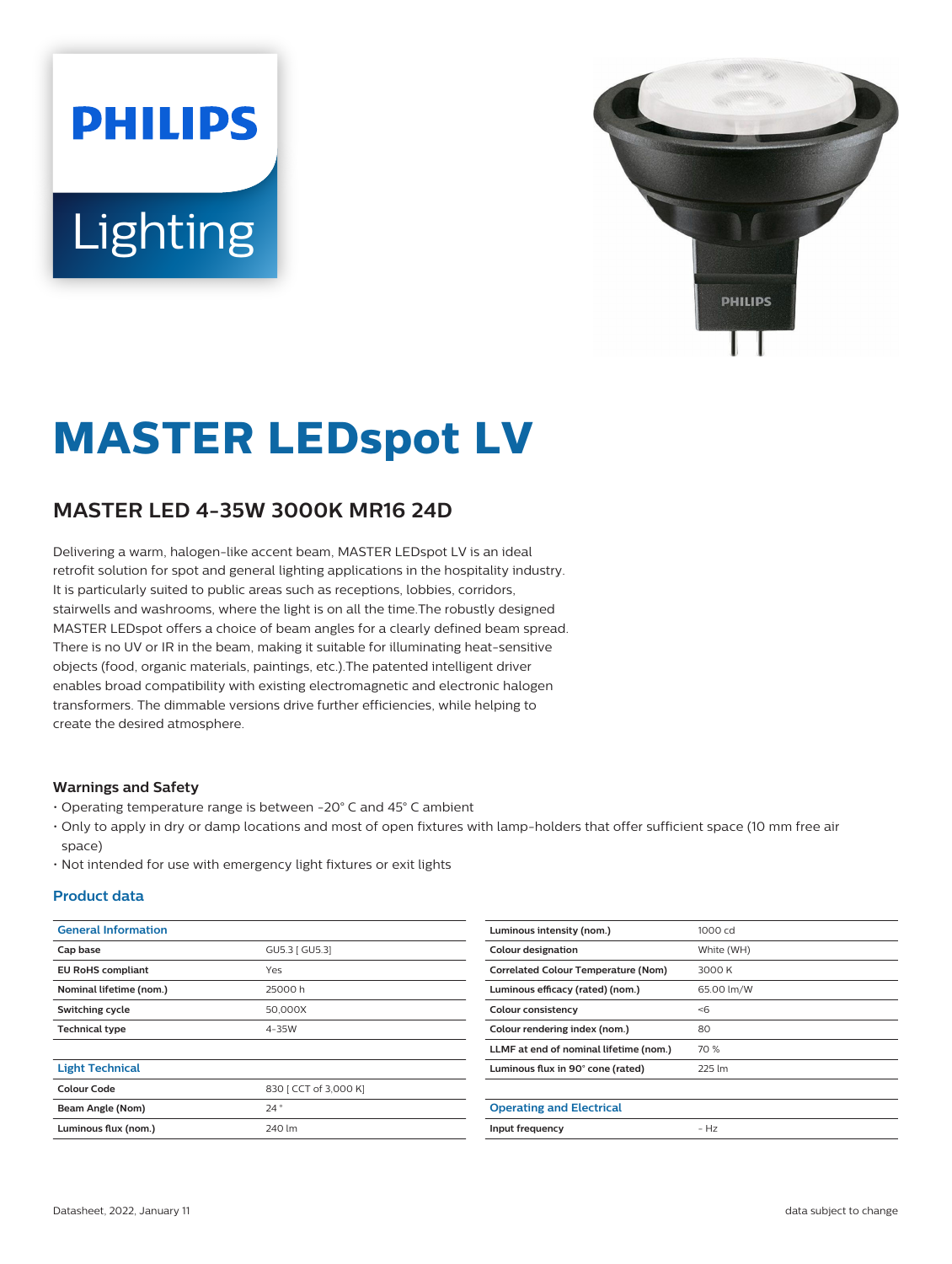### **MASTER LEDspot LV**

| Power (Rated) (Nom)              | 3.4 W              |
|----------------------------------|--------------------|
| Lamp current (nom.)              | 520 mA             |
| Wattage equivalent               | 35 W               |
| Starting time (nom.)             | 0.5s               |
| Warm-up time to 60% light (nom.) | instant full light |
| Power factor (nom.)              | 0.7                |
| Voltage (Nom)                    | 12V                |
|                                  |                    |
| <b>Temperature</b>               |                    |
| T-Case maximum (nom.)            | 65 °C              |
|                                  |                    |
| <b>Controls and Dimming</b>      |                    |
| Dimmable                         | No                 |
|                                  |                    |
| <b>Mechanical and Housing</b>    |                    |
| <b>Bulb shape</b>                | MR16 [ 2inch/50mm] |

| <b>Approval and Application</b>    |                                 |
|------------------------------------|---------------------------------|
| Suitable for accent lighting       | Yes                             |
| Energy consumption kWh/1,000 hours | 4 kWh                           |
|                                    |                                 |
| <b>Product Data</b>                |                                 |
| Full product code                  | 871869647625300                 |
| Order product name                 | MASTER LED 4-35W 3000K MR16 24D |
| EAN/UPC - product                  | 8718696476253                   |
| Order code                         | 47625300                        |
| SAP numerator – quantity per pack  | 1                               |
| Numerator - packs per outer box    | 10 <sup>2</sup>                 |
| <b>SAP</b> material                | 929001147708                    |
| SAP net weight (piece)             | $0.035$ kg                      |

#### **Dimensional drawing**



**MASTER LED 4-35W 3000K MR16 24D**

#### **Photometric data**







Datasheet, 2022, January 11 2 data subject to change